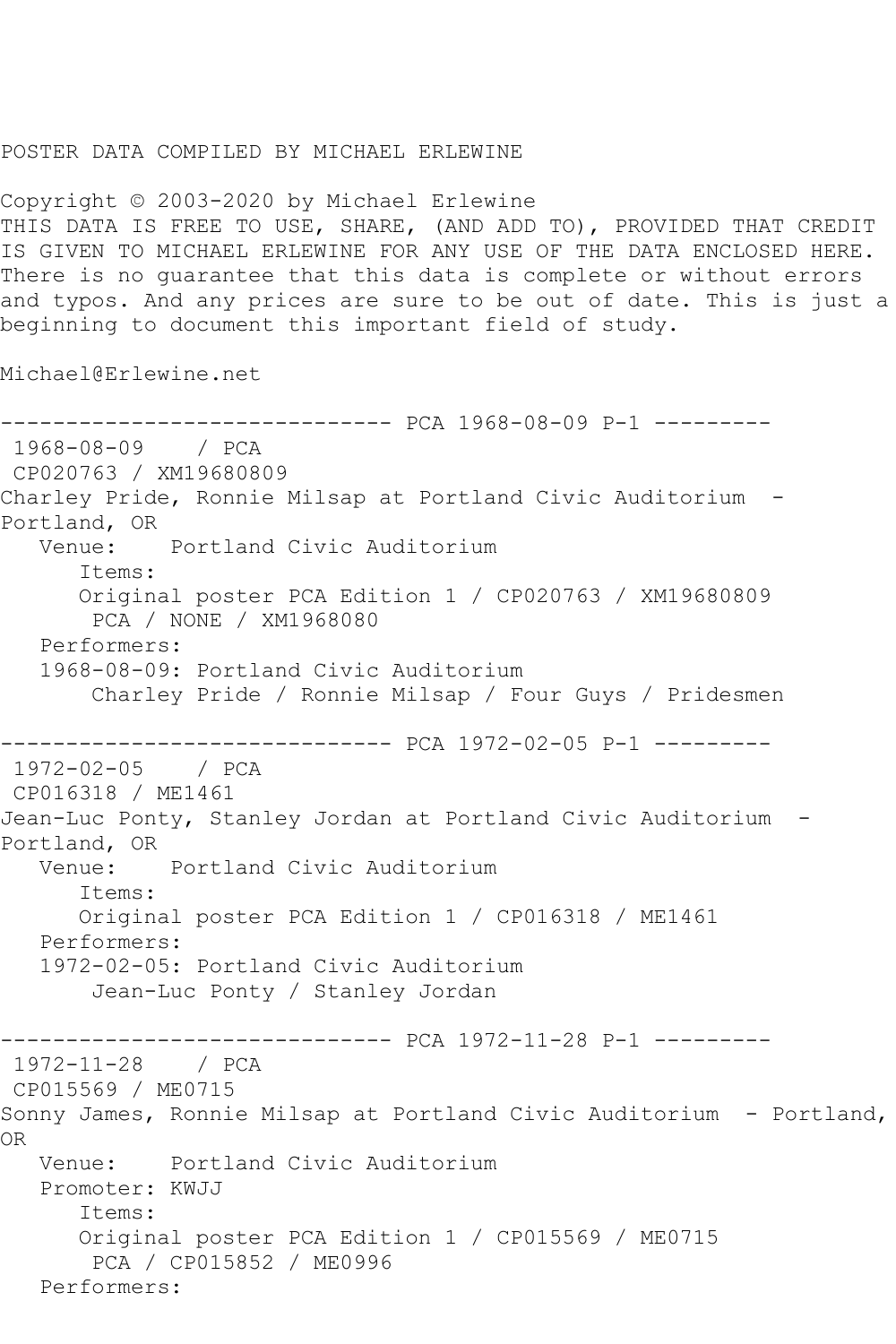1972-11-28: Portland Civic Auditorium Sonny James / Ronnie Milsap / Southern Gentlemen ------------------------------ PCA 1974-11-01 P-1 --------- 1974-11-01 / PCA CP016141 / ME1285 Randy Newman, Ry Cooder at Portland Civic Auditorium - Portland, OR Venue: Portland Civic Auditorium Promoter: Kink Items: Original poster PCA Edition 1 / CP016141 / ME1285 Performers: 1974-11-01: Portland Civic Auditorium Randy Newman / Ry Cooder ------------------------------ PCA 1974-12-05 P-1 --------- 1974-12-05 / PCA CP016406 / ME1549 Maria Muldaur at Portland Civic Auditorium - Portland, OR Venue: Portland Civic Auditorium Promoter: Albatross Productions Items: Original poster PCA Edition 1 / CP016406 / ME1549 PCA / CP018977 / XA19741205 Performers: 1974-12-05: Portland Civic Auditorium Maria Muldaur ------------------------------ PCA 1975-03-07 P-1 --------- 1975-03-07 / PCA CP016069 / ME1213 Kreskin at Portland Civic Auditorium - Portland, OR Venue: Portland Civic Auditorium Promoter: Albatross Productions Items: Original poster PCA Edition 1 / CP016069 / ME1213 Performers: 1975-03-07: Portland Civic Auditorium Kreskin ------------------------------ PCA 1975-08-29 P-1 --------- 1975-08-29 / PCA CP015900 / ME1044 Emmylou Harris at Portland Civic Auditorium - Portland, OR Venue: Portland Civic Auditorium Promoter: Northwest Releasing Items: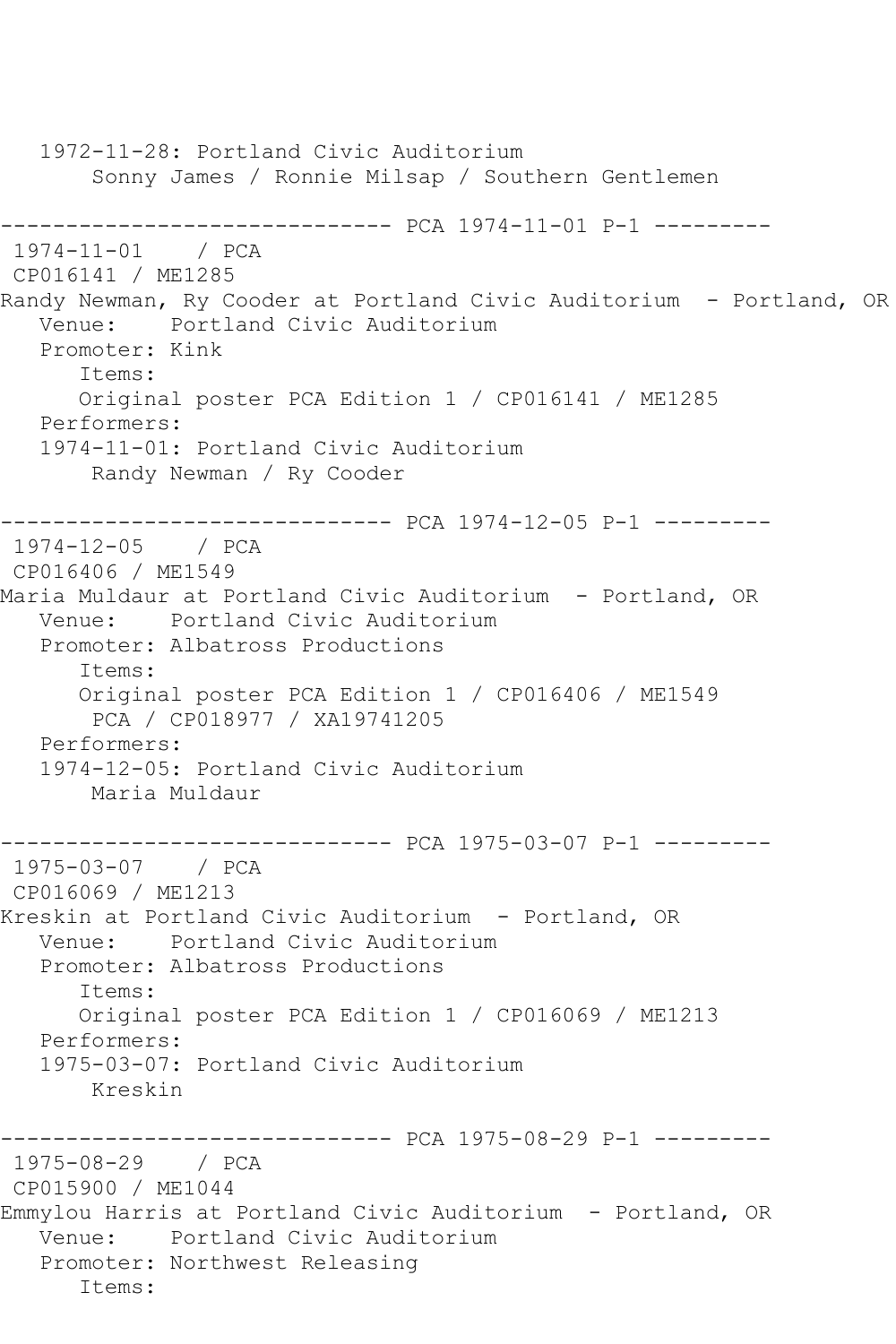Original poster PCA Edition 1 / CP015900 / ME1044 PCA / CP015871 / ME1015 Performers: 1975-08-29: Portland Civic Auditorium Emmylou Harris ------------------------------ PCA 1976-08-03 P-1 --------- 1976-08-03 / PCA CP020862 / XM19760803 Charley Pride, Pridesmen at Portland Civic Auditorium - Portland, OR Venue: Portland Civic Auditorium Items: Original poster PCA Edition 1 / CP020862 / XM19760803 PCA / NONE / XM1976080 Performers: 1976-08-03: Portland Civic Auditorium Charley Pride / Pridesmen ------------------------------ PCA 1979-07-30 P-1 --------- 1979-07-30 / PCA CP016418 / ME1561 Blackstone Magic Show at Portland Civic Auditorium<br>Venue: Portland Civic Auditorium Portland Civic Auditorium Items: Original poster PCA Edition 1 / CP016418 / ME1561 Performers: 1979-07-30: Portland Civic Auditorium Blackstone ------------------------------ PCA 1982-10-21 P-1 --------- 1982-10-21 / PCA CP016068 / ME1212 Marty Robbins, Eddy Raven at Portland Civic Auditorium - Portland, OR Venue: Portland Civic Auditorium Promoter: Jack Roberts Items: Original poster PCA Edition 1 / CP016068 / ME1212 Performers: 1982-10-21: Portland Civic Auditorium Marty Robbins / Eddy Raven ------------------------------ PCA 1989-01-13 P-1 --------- 1989-01-13 / PCA CP016472 / ME1615 B-52's, Love Tractor at Portland Civic Auditorium - Portland, OR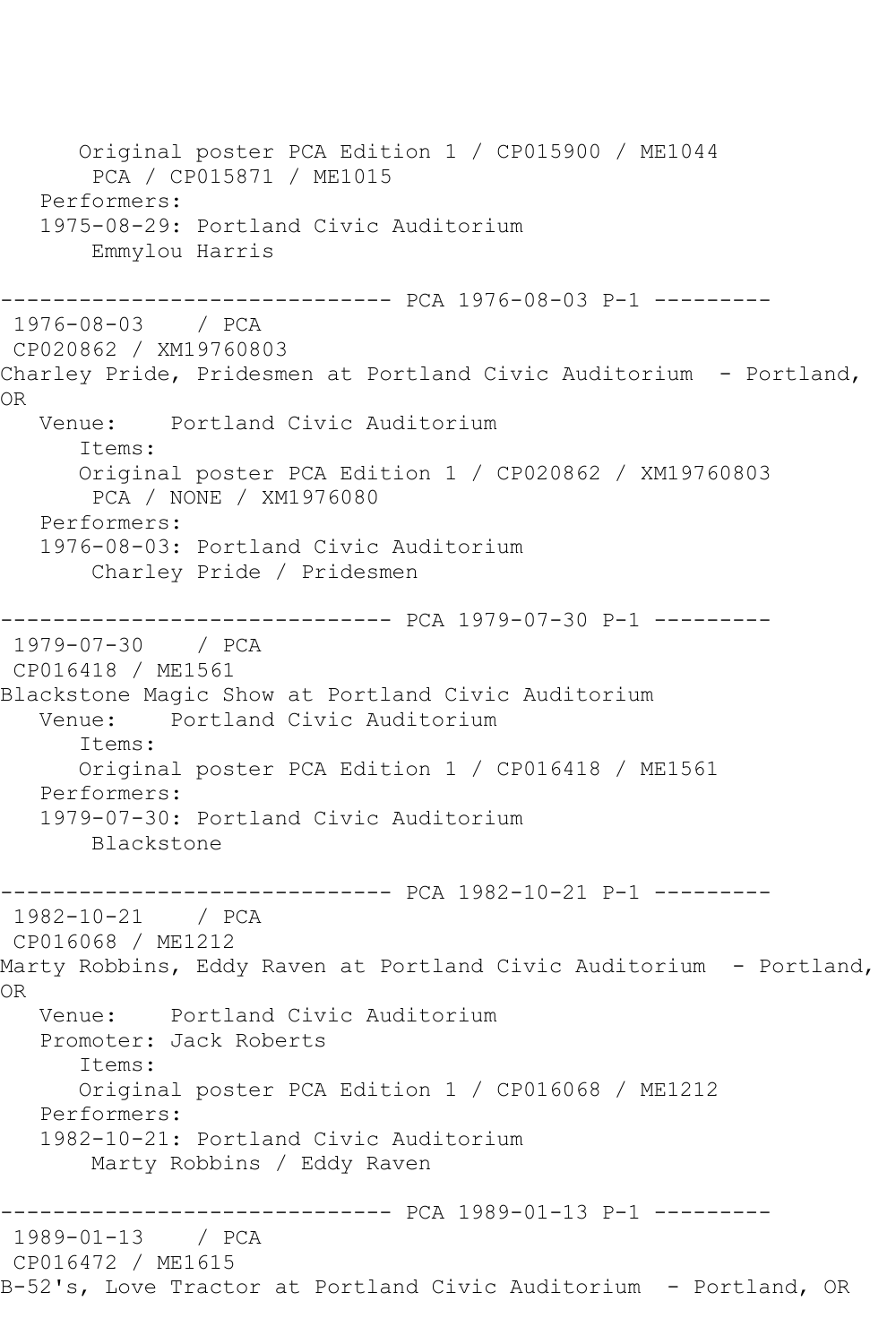Venue: Portland Civic Auditorium Items: Original poster PCA Edition 1 / CP016472 / ME1615 Performers: 1989-01-13: Portland Civic Auditorium B-52's / Love Tractor ------------------------------ PCA 1996-06-11 P-1 --------- 1996-06-11 / PCA CP016423 / ME1566 Who's Tommy at Portland Civic Auditorium Venue: Portland Civic Auditorium Items: Original poster PCA Edition 1 / CP016423 / ME1566 PCA / CP021261 / XM19960611 Performers: 1996-06-11 1996-06-16: Portland Civic Auditorium Who ------------------------------ PCA 19zz-01-20 P-1 --------- 19zz-01-20 / PCA CP015515 / ME0661 Merle Haggard, Marty Robbins at Portland Civic Auditorium - Portland, OR<br>Venue: Portland Civic Auditorium Items: Original poster PCA Edition 1 / CP015515 / ME0661 Performers: 19zz-01-20: Portland Civic Auditorium Merle Haggard / Marty Robbins ------------------------------ PCA 19zz-02-16 P-1 --------- 19zz-02-16 / PCA CP015846 / ME0990 Loretta Lynn, Conway Twitty at Portland Civic Auditorium - Portland, OR<br>Venue: Portland Civic Auditorium Items: Original poster PCA Edition 1 / CP015846 / ME0990 Performers: 19zz-02-16: Portland Civic Auditorium Loretta Lynn / Conway Twitty / Coal Miners / Kenny Starr / Randy and Sandu Burnett / Twitty Birds ------------------------------ PCA 19zz-02-20 P-1 --------- 19zz-02-20 / PCA CP016328 / ME1471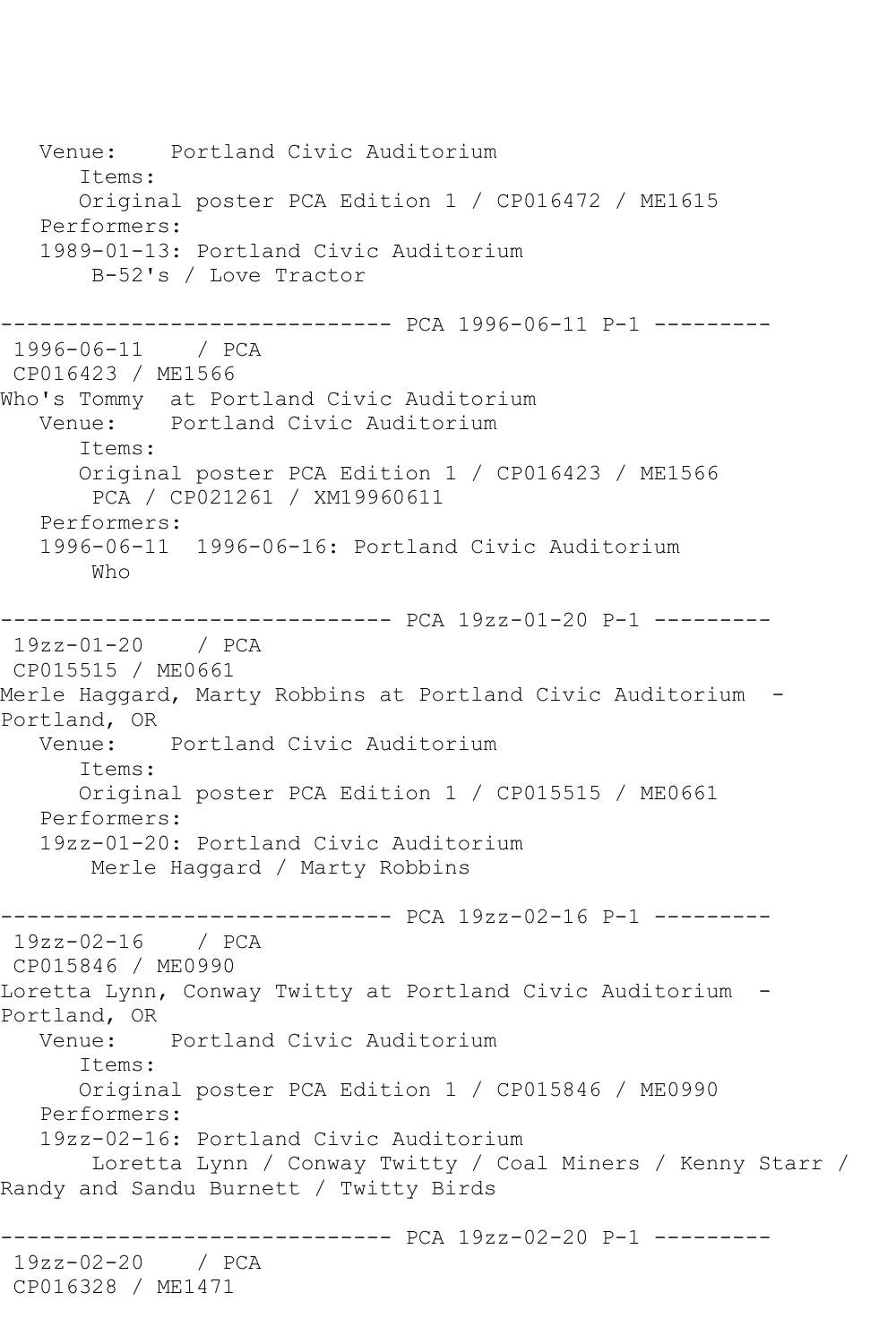Stan Kenton at Portland Civic Auditorium - Portland, OR Venue: Portland Civic Auditorium Items: Original poster PCA Edition 1 / CP016328 / ME1471 Performers: 19zz-02-20: Portland Civic Auditorium Stan Kenton ------------------------------ PCA 19zz-02-21 P-1 --------- 19zz-02-21 / PCA CP015470 / ME0616 Waylon Jennings, Mel Tillis at Portland Civic Auditorium - Portland, OR Venue: Portland Civic Auditorium Promoter: KWJJ Items: Original poster PCA Edition 1 / CP015470 / ME0616 Performers: 19zz-02-21: Portland Civic Auditorium Waylon Jennings / Mel Tillis ------------------------------ PCA 19zz-04-01 P-1 --------- 19zz-04-01 / PCA CP015966 / ME1110 Ravi Shankar, Alla Rakha at Portland Civic Auditorium - Portland, OR Venue: Portland Civic Auditorium Promoter: Kink Items: Original poster PCA Edition 1 / CP015966 / ME1110 Performers: 19zz-04-01: Portland Civic Auditorium Ravi Shankar / Alla Rakha ------------------------------ PCA 19zz-05-10 P-1 --------- 19zz-05-10 / PCA CP015853 / ME0997 Statler Brothers, Hank Snow at Portland Civic Auditorium - Portland, OR Venue: Portland Civic Auditorium Promoter: Jack Roberts Items: Original poster PCA Edition 1 / CP015853 / ME0997 Performers: 19zz-05-10: Portland Civic Auditorium Statler Brothers / Hank Snow / Rainbow Ranch Boys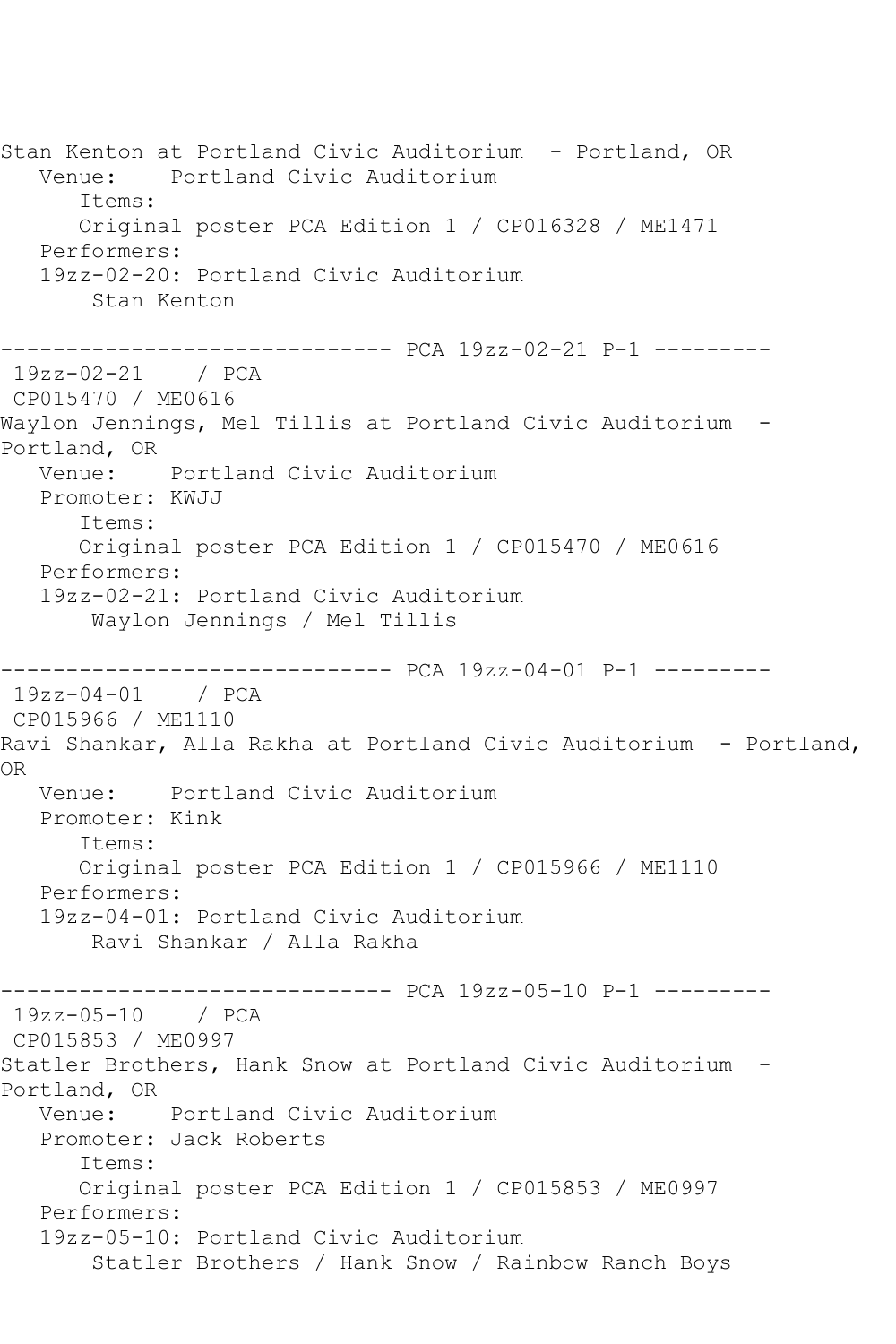------------------------------ PCA 19zz-05-17 P-1 --------- 19zz-05-17 / PCA CP015571 / ME0717 Tom T. Hall, Freddie Hart at Portland Civic Auditorium - Portland, OR Venue: Portland Civic Auditorium Promoter: Jack Roberts Items: Original poster PCA Edition 1 / CP015571 / ME0717 PCA / CP015856 / ME1000 PCA / CP020818 / XM19740517 Performers: 19zz-05-17: Portland Civic Auditorium Tom T. Hall / Freddie Hart ------------------------------ PCA 19zz-06-12 P-1 --------- 19zz-06-12 / PCA CP015870 / ME1014 Ella Fitzgerald, Duke Ellington at Portland Civic Auditorium - Portland, OR Venue: Portland Civic Auditorium Items: Original poster PCA Edition 1 / CP015870 / ME1014 Performers: 19zz-06-12: Portland Civic Auditorium Ella Fitzgerald / Duke Ellington ------------------------------ PCA 19zz-07-17 P-1 --------- 19zz-07-17 / PCA CP015917 / ME1061 Kenny Rogers, Eddie Rabbitt at Portland Civic Auditorium - Portland, OR Venue: Portland Civic Auditorium Promoter: KWJJ Items: Original poster PCA Edition 1 / CP015917 / ME1061 Performers: 19zz-07-17: Portland Civic Auditorium Kenny Rogers / Eddie Rabbitt ------------------------------ PCA 19zz-07-20 P-1 --------- 19zz-07-20 / PCA CP016179 / ME1323 Charley Pride, Alex Houston at Portland Civic Auditorium - Portland, OR Venue: Portland Civic Auditorium Promoter: Jack Roberts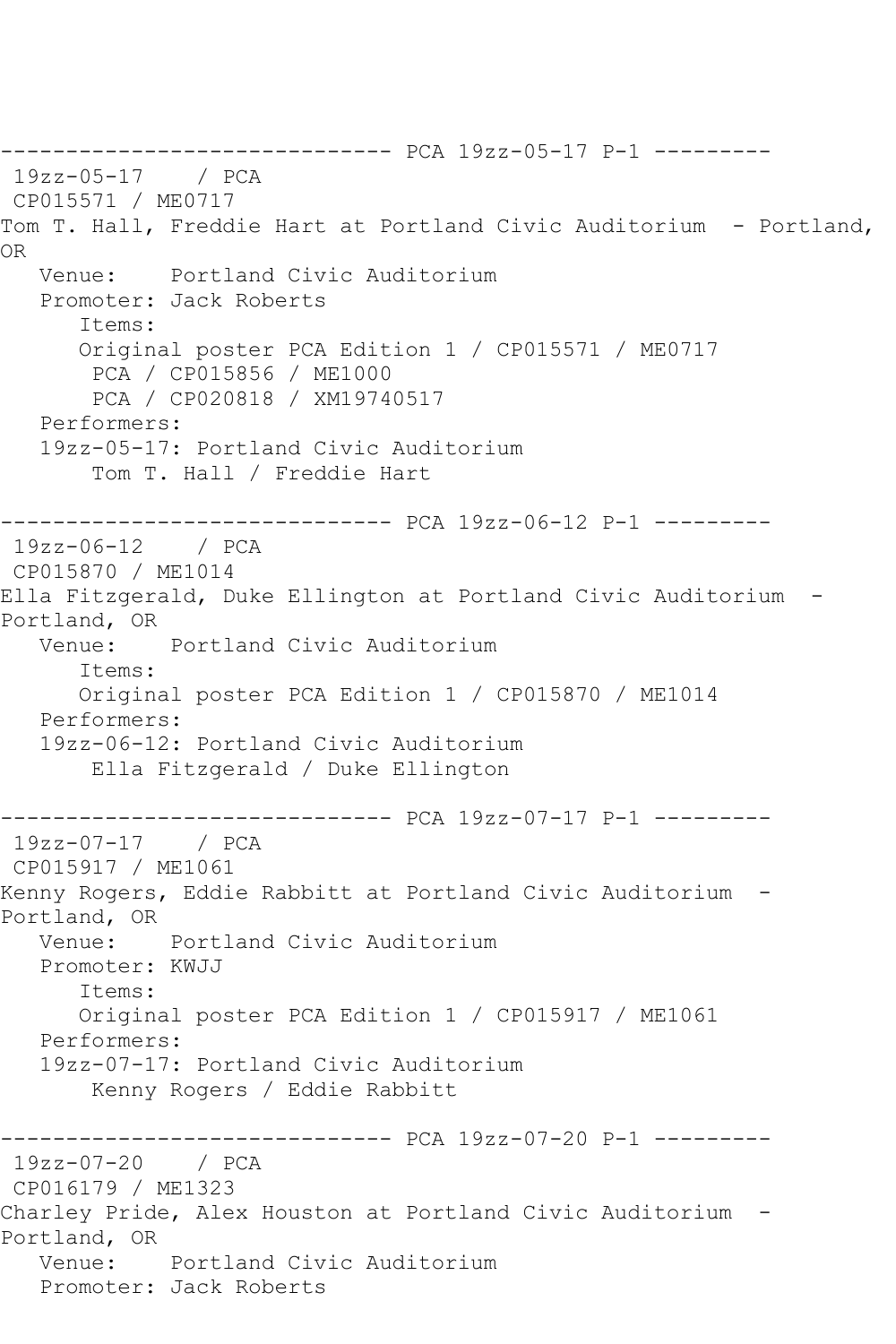```
 Items:
      Original poster PCA Edition 1 / CP016179 / ME1323
   Performers:
   19zz-07-20: Portland Civic Auditorium
       Charley Pride / Alex Houston / Johnny Russell / Alex Houston 
/ Elmer
------------------------------ PCA 19zz-08-05 P-1 ---------
19zz-08-05 / PCA 
CP016181 / ME1325
Chuck Berry, Johnny Libo and the Lugnuts at Portland Civic 
Auditorium - Portland, OR
   Venue: Portland Civic Auditorium
   Promoter: White Wolf Entertainment
      Items:
      Original poster PCA Edition 1 / CP016181 / ME1325
   Performers:
   19zz-08-05: Portland Civic Auditorium
       Chuck Berry / Johnny Libo and the Lugnuts
------------------------------ PCA 19zz-08-13 P-1 ---------
19zz-08-13 / PCA 
CP016233 / ME1376
Roy Clark, Buck Trent at Portland Civic Auditorium - Portland, OR
   Venue: Portland Civic Auditorium
   Promoter: Arts management Associates
      Items:
      Original poster PCA Edition 1 / CP016233 / ME1376
   Performers:
   19zz-08-13: Portland Civic Auditorium
       Roy Clark / Buck Trent / Touch of Country / Little Jimmy 
Henley
------------------------------ PCA 19zz-08-20 P-1 ---------
19zz-08-20 / PCA 
CP016241 / ME1384
Charley Pride and The Pridesmen, Dave Rowlands and Sugar
   Venue: Portland Civic Auditorium
   Promoter: Jack Roberts
      Items:
      Original poster PCA Edition 1 / CP016241 / ME1384
   Performers:
   19zz-08-20: Portland Civic Auditorium
       Charley Pride / Dave Rowlands and Sugar
------------------------------ PCA 19zz-08-21 P-1 ---------
19zz-08-21 / PCA
```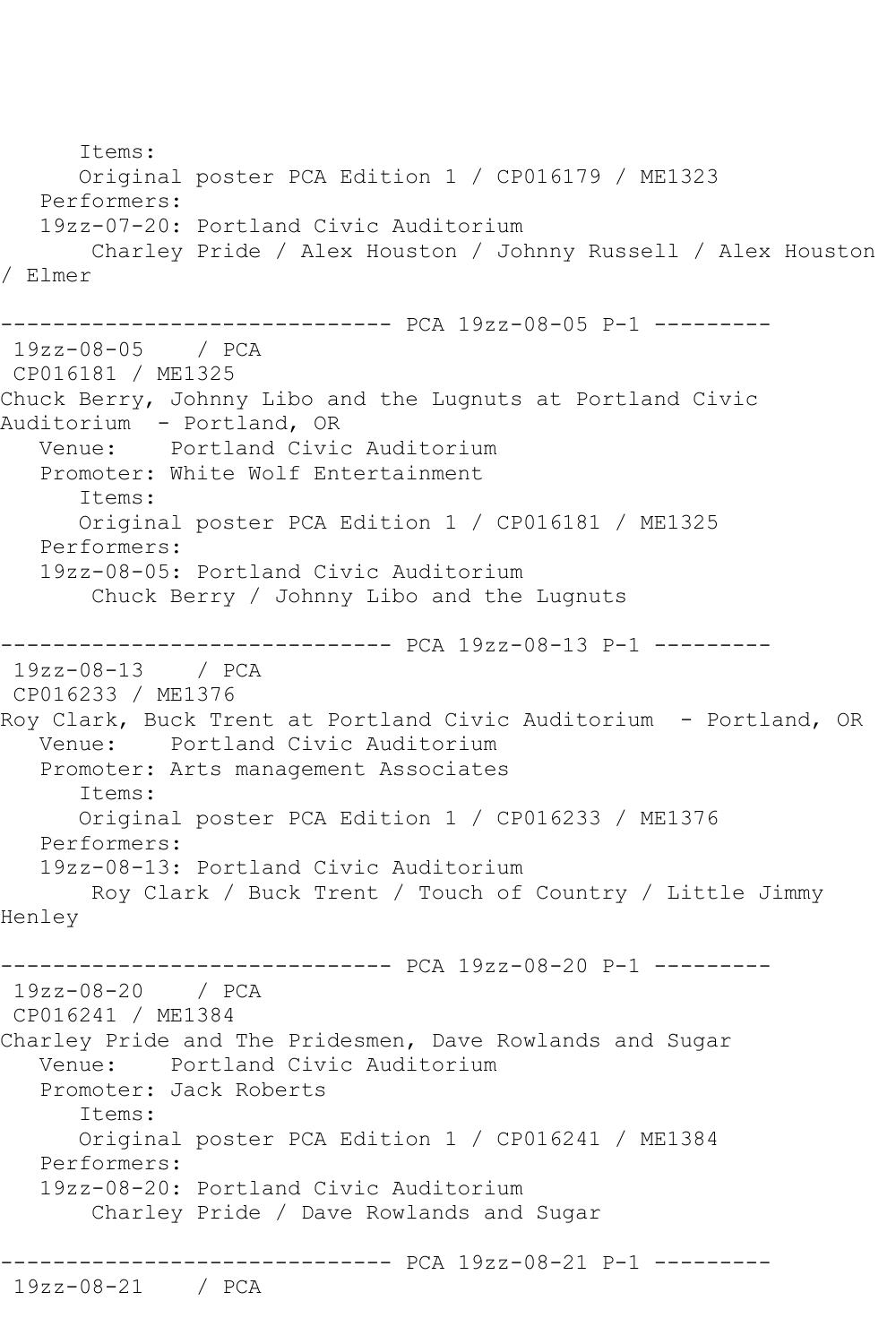CP016362 / ME1505 Roy Orbison at Portland Civic Auditorium - Portland, OR Venue: Portland Civic Auditorium Items: Original poster PCA Edition 1 / CP016362 / ME1505 Performers: 19zz-08-21: Portland Civic Auditorium Roy Orbison ------------------------------ PCA 19zz-09-26 P-1 --------- 19zz-09-26 / PCA CP015848 / ME0992 Merle Haggard, Leona Williams at Portland Civic Auditorium - Portland, OR Venue: Portland Civic Auditorium Promoter: KWJJ Items: Original poster PCA Edition 1 / CP015848 / ME0992 Performers: 19zz-09-26: Portland Civic Auditorium Merle Haggard / Leona Williams / Ronnie Reno ------------------------------ PCA 19zz-10-17 P-1 --------- 19zz-10-17 / PCA CP015558 / ME0704 Donna Fargo, Lovemakers at Portland Civic Auditorium - Portland, OR<br>Venue: Portland Civic Auditorium Portland Civic Auditorium Items: Original poster PCA Edition 1 / CP015558 / ME0704 Performers: 19zz-10-17: Portland Civic Auditorium Donna Fargo / Lovemakers / Johnny Paycheck / Don Adams / Johnny Paycheck / Don Adams ------------------------------ PCA 19zz-10-27 P-1 --------- 19zz-10-27 / PCA CP015851 / ME0995 Marty Robbins, Ferlin Husky at Portland Civic Auditorium - Portland, OR Venue: Portland Civic Auditorium Promoter: KWJJ Items: Original poster PCA Edition 1 / CP015851 / ME0995 Performers: 19zz-10-27: Portland Civic Auditorium Marty Robbins / Ferlin Husky / Don Winters / Bobby Sykes